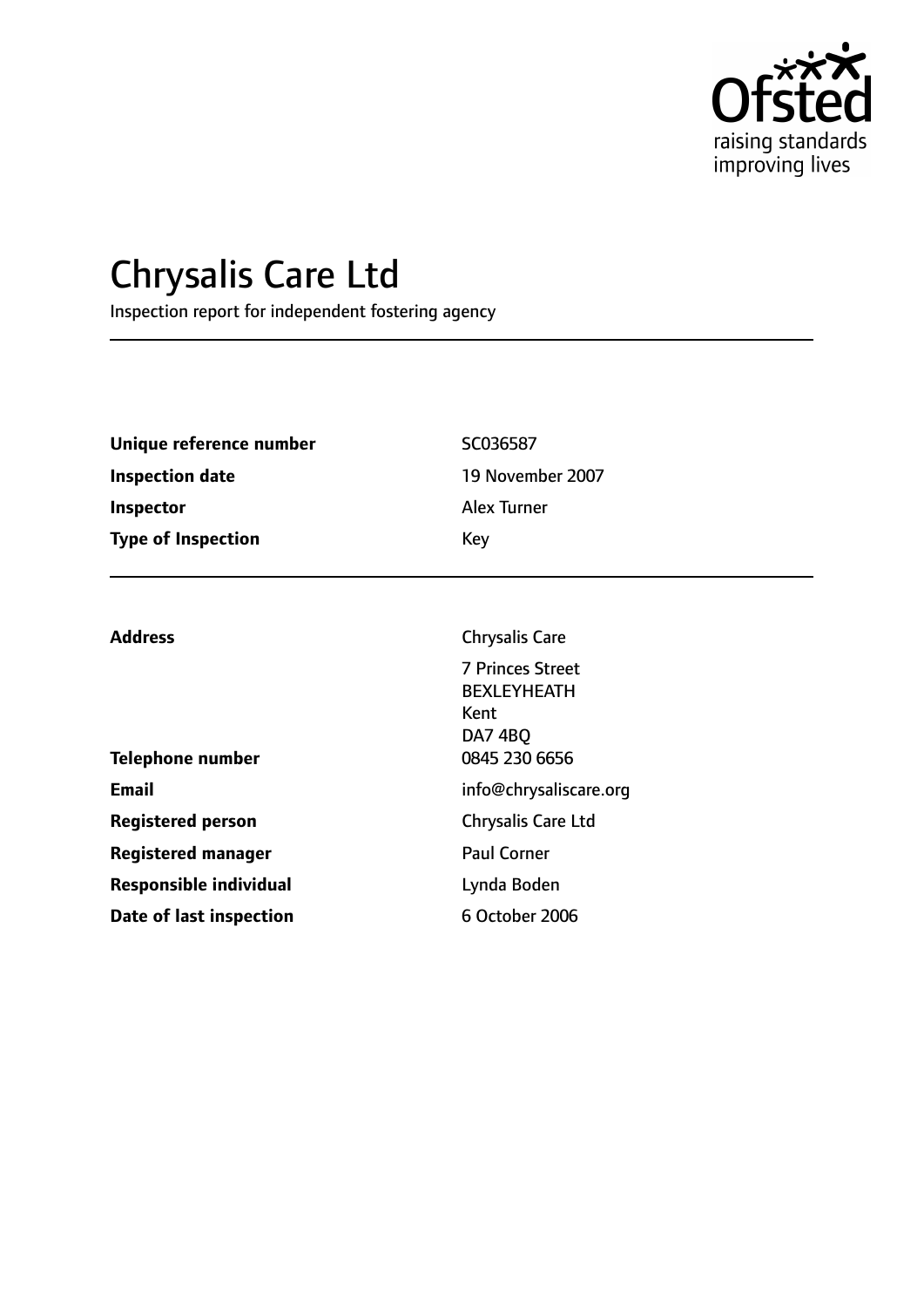© Crown copyright 2007

Website: www.ofsted.gov.uk

This document may be reproduced in whole or in part for non-commercial educational purposes, provided that the information quoted is reproduced without adaptation and the source and date of publication are stated.

You can obtain copies of The Children Act 2004, Every Child Matters and The National Minimum Standards for Children's Services from: The Stationery Office (TSO) PO Box 29, St Cripins, Duke Street, Norwich, NR3 1GN. Tel: 0870 600 5522. Online ordering: www.tso.co.uk/bookshop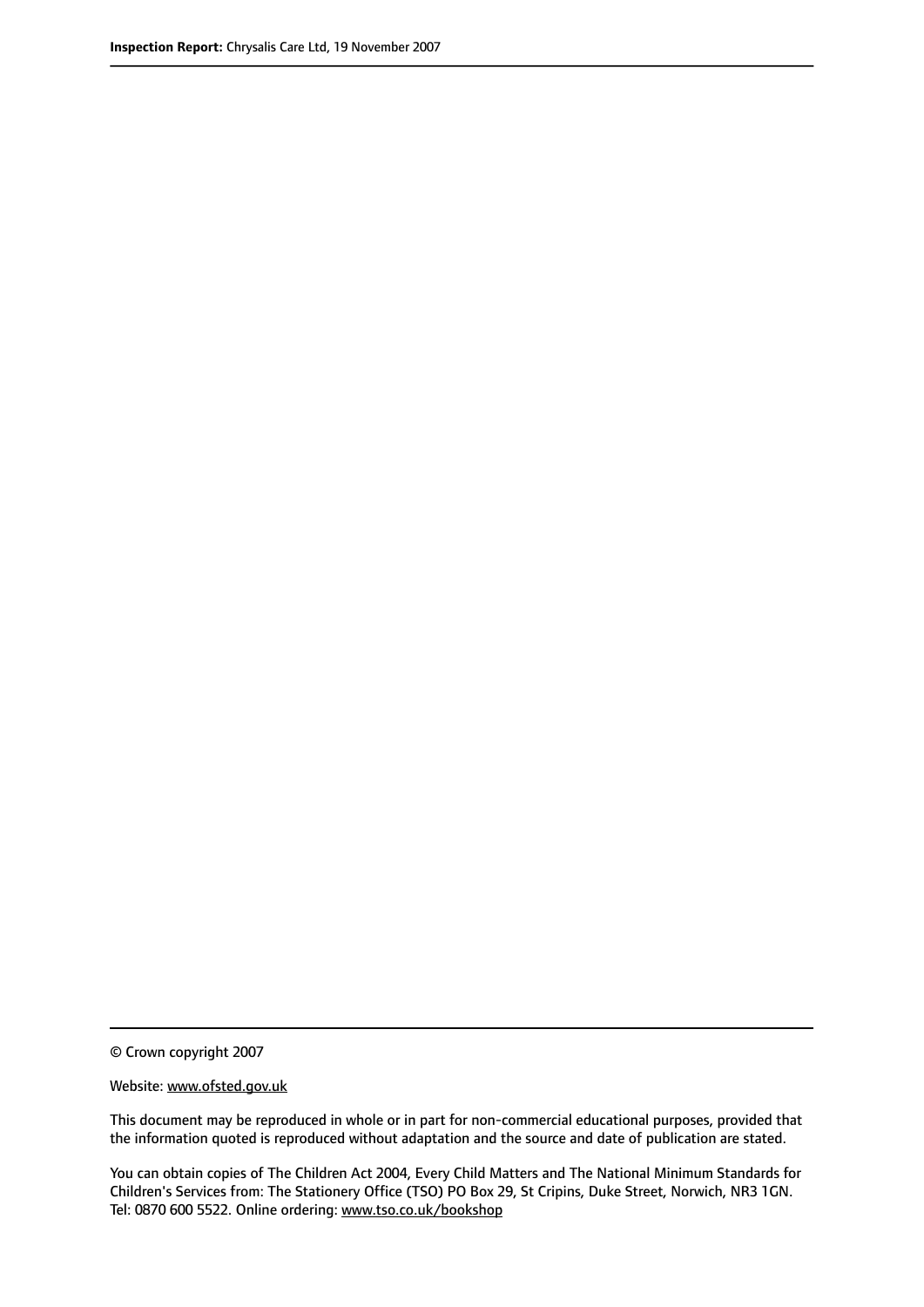# **About this inspection**

The purpose of this inspection is to assure children and young people, parents, the public, local authorities and government of the quality and standard of the service provided. The inspection was carried out under the Care Standards Act 2000.

This report details the main strengths and any areas for improvement identified during the inspection. The judgements included in the report are made in relation to the outcome for children set out in the Children Act 2004 and relevant National Minimum Standards for the establishment.

### **The inspection judgements and what they mean**

| Outstanding:  | this aspect of the provision is of exceptionally high quality |
|---------------|---------------------------------------------------------------|
| Good:         | this aspect of the provision is strong                        |
| Satisfactory: | this aspect of the provision is sound                         |
| Inadequate:   | this aspect of the provision is not good enough               |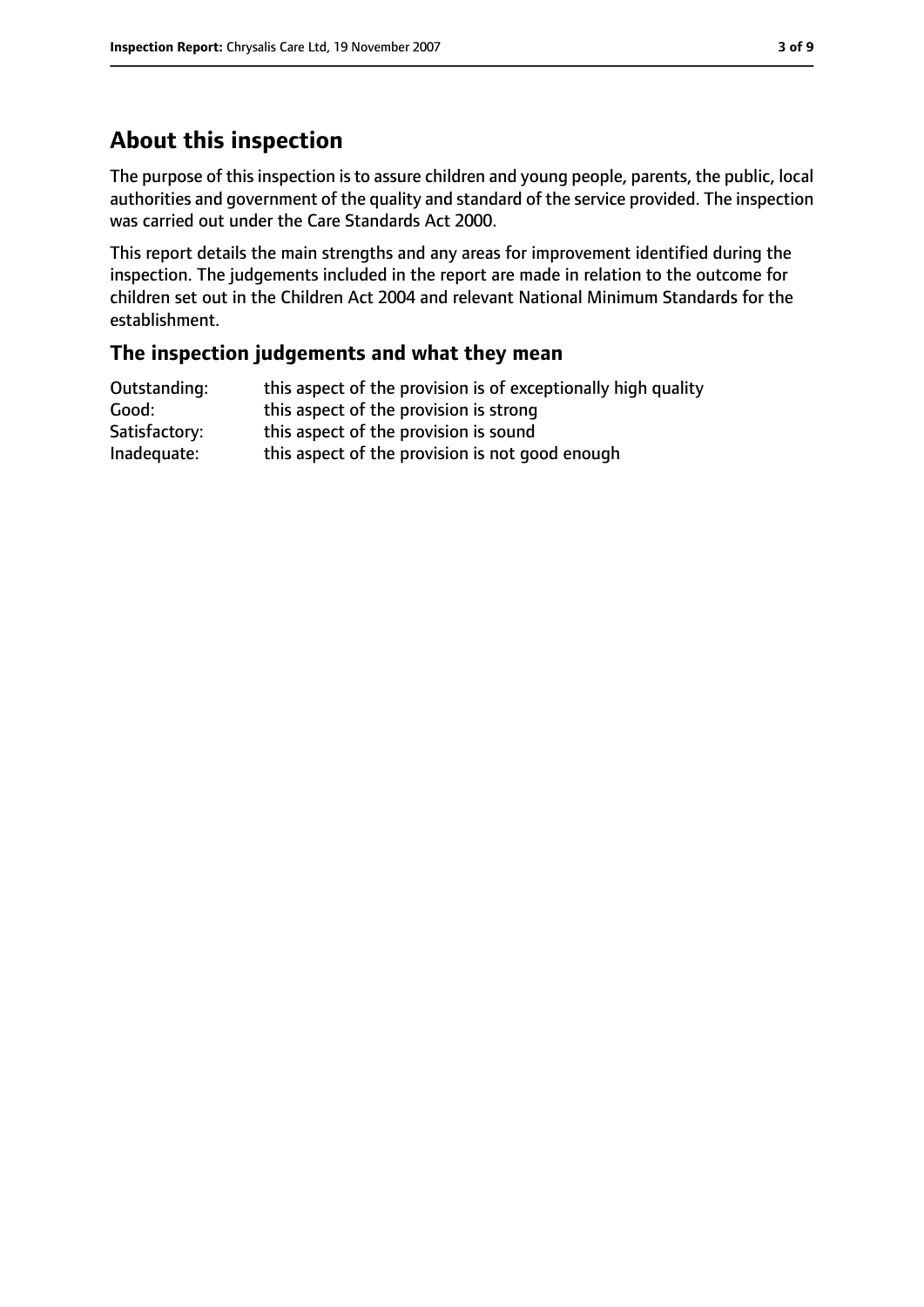# **Service information**

### **Brief description of the service**

Chrysalis Care is an independent fostering agency that recruits, trains and supports foster carers in Kent, Essex, Luton and the London area. The fostering provision is complimented by a Children's Services team which can provide individualised support and therapeutic intervention for children placed through the service.

# **Summary**

The inspection was announced and conducted over the course of three and a half days. All of the key National Minimum Standards for fostering were rated. The service is professionally carried on, it is child centred, and engages in a process of quality assurance and improvement.

The overall quality rating is outstanding.

This is an overview of what the inspector found during the inspection.

### **Improvements since the last inspection**

There were two recommendations included in the last inspection report. Both relate to the supervision and appraisal for staff. Action has been taken to address the shortfalls identified.

### **Helping children to be healthy**

The provision is outstanding.

Children's health and development is promoted. Children's health care needs are considered at the point of referral and matching. Children are supported to access routine and specialist health care services. Training, support and guidance for children and foster carers covers health. The service is working to improve the standard and transferability of children's health care records. Assessment and time limited intervention by qualified children's therapists are included in the services provided.

### **Protecting children from harm or neglect and helping them stay safe**

The provision is good.

The persons carrying on and managing the service are suitable to do so. The service offers placements with foster carers whose homes are in keeping with the task. Suitability is ascertained at the point of prospective carers' initial assessment and then if approved through regular supervision visits and their annual review. Children are placed with foster carers that have been carefully matched in terms of what they can offer to address children's specific needs and circumstances. Placement stability has improved for the third consecutive year. Carers describe a process of information sharing and involvement in placement decisions. Where circumstances permit planned introductions are arranged. Documentation of the matching process is largely unformatted and lacking in immediate clarity. Children are protected from abuse and neglect. Foster carers' training, supervision and guidance covers safety issues and promoting children's self esteem. Principles of safe care are carefully considered. Foster families develop safe care policies particular to their own circumstances though only in some cases to those of children that have been placed. Records of allegations and complaints indicate the process to deal with these is professional and thorough. Foster carers have a good awareness of issues around staying safe including bullying and the procedures for use if a foster child is missing from the home. Children are protected by suitability checks carried out on people employed to work for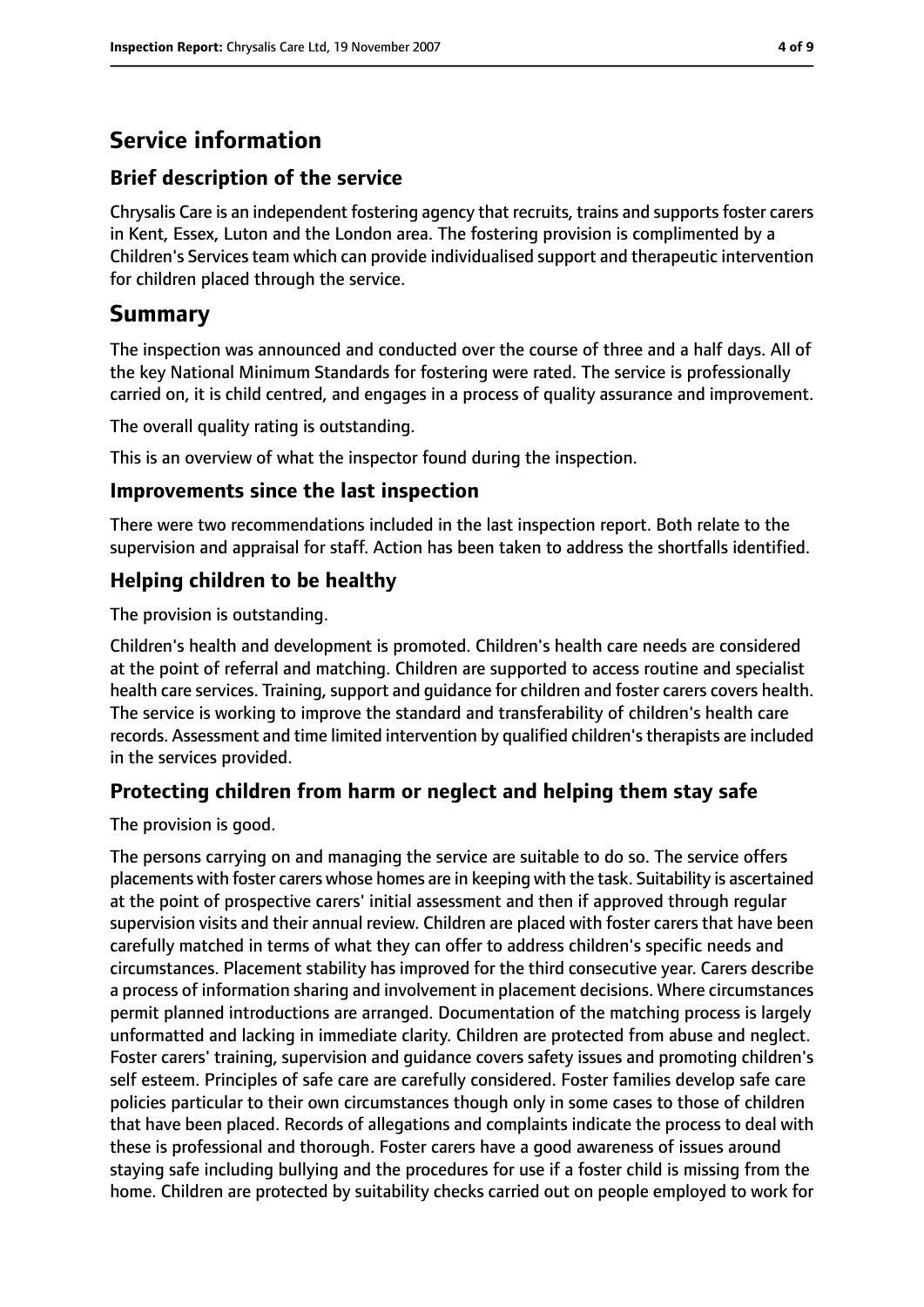the purposes of the fostering service. Written procedures are in line with good practice. The rigor of these checks varied. Checks carried out on panel members and sessional staff were not to the same good standard as for those carried out for regular team members. The panel add to the safeguards in place to ensure people approved to foster are suitable to do so. Panel membership includes people from a range of backgrounds with experience and or qualifications in line with carrying out panel functions. The impartiality of the panel was potentially compromised by the apparent duality in roles of one of its members. Panel membership has since been reviewed. Panel administration is good though not without error. Panel papers are normally circulated a week prior to the event meaning time to make and follow up any enquiries before cases are presented is somewhat limited. Quality assurance of the panels operation is not fully established.

## **Helping children achieve well and enjoy what they do**

#### The provision is outstanding.

The fostering service values diversity and promotes equality. Clear equal opportunities policy informs the overall practice and operation of the service. Training, supervision and guidance covers these topics. The matching process seeks to take into account children's heritage, background, individual circumstances and interests. Direct work with children includes activities to enhance their confidence and feeling of self-worth. Children's education is given a high priority by the service and their foster carers. Foster carers routinely engage with schools in line with supporting children's progress and development. Arrangements are made for the provision of additional tuition as required. Children's services include the provision of qualified teaching support. Foster carers take an active part in finding suitable schools for children. Children's surveys indicate many feel well supported by their foster carers to get on at school and do well. Children having short term breaks receive the same level of provision as other placements. The planning involved in making these placementsis as detailed and child focussed as the circumstances allow. There are no specific policies informing practice to meet the particular needs of children receiving short-term breaks.

## **Helping children make a positive contribution**

#### The provision is outstanding.

Children are encouraged to maintain and develop family contacts and friendship. The matching process seeks to take into account the need for and benefits of appropriate contact for children when finding/suggesting a suitable foster carer. The assessment and training of carers covers the importance of foster carers helping a child to maintain appropriate contacts and covers the skills required to encourage and facilitate such contacts. Foster carers demonstrate tenacity and commitment in supporting some of the arrangements that have been made. Children's views are listened to and acted upon. The fostering service provides some excellent opportunities for children to come together and share their views. Inspection surveys indicate that most children feel that they are usually or always listened to by the foster carers and social workers. Children's views are formally sought during foster carers' annual reviews and during their own care and education reviews. Children are able to make complaints and to have these treated seriously.

### **Achieving economic wellbeing**

The provision is outstanding.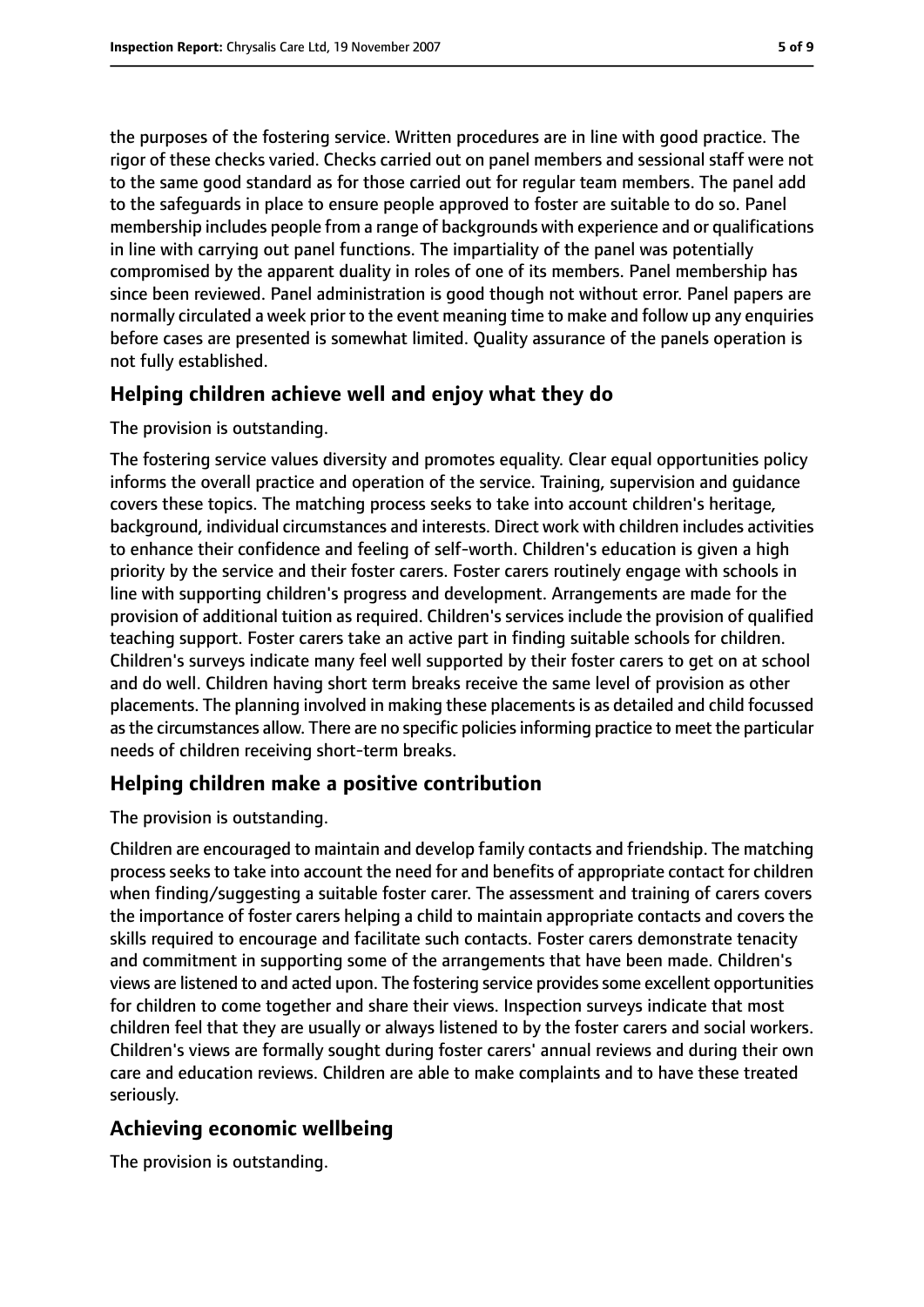The foster care services help young people to develop skills, competence and knowledge necessary for adult living. Foster carers know what is expected in terms of their role in helping prepare children and young people for independent or semi-independent living. Training, support and guidance covers this area. Young people preparing to move to independent or semi-independent living are consulted about her/his future and encouraged to be actively involved in decision making processes and implementation of the Pathway Plan.

### **Organisation**

The organisation is outstanding.

Chrysalis Care have a statement of purpose that sets out what services are provided for children. The children's guide includes a summary of this and on how a child can secure access to an independent advocate and about how to complain. The guide is not particularly suitable for young children. Policies, procedures and written guidance to staff and carers accurately reflect the statement of purpose. Staff are organised and managed in a way which delivers an efficient and effective foster care service. The management structure incorporates clear lines of accountability. Social work tasks are defined and in the main delegated appropriately for the skills, qualifications and experience of the relevant members of staff. Supervision and support provided by student social workers was not adequately supplemented with supervision visits from a qualified social worker. Workloads are determined, prioritised and monitored closely. Assessments, approvals and reviews are managed and implemented effectively. Training and appropriate professional and skills development is very well organised. The fostering service social workers and the children's social workers work effectively together. Children are placed with foster carers who are well supported by Chrysalis. Regular contact, supervision and monitoring visits, out of hours help and guidance, a comprehensive fostering manual and membership to fostering organisations are all included in the back up provided. Training and support groups are regular, and are responsive to carers' needs. A comprehensive case record is maintained for each child which details the nature and quality of care provided. The purpose, format and contents of files is clearly established. When a child leaves the foster care placement, the agency sends all relevant records to the responsible authority. Foster carers state the service is very good at obtaining and passing on information to them. Carers store information in a secure manner and understand what information they are expected to keep and what information needs to be passed on to the fostering service. Administrative records contain all significant information relevant to the running of the service and as required by regulations. There is a system to monitor the quality and adequacy of records, and remedial action is taken when necessary. Confidential records are stored securely. There is a permanent, private, secure record for each foster carer appointed by the organisation. Records about allegations and complaints are clearly recorded and include details of any investigation, conclusion reached and action taken.

# **What must be done to secure future improvement?**

# **Statutory requirements**

This section sets out the actions, which must be taken so that the registered person meets the Care Standards Act 2000, The Fostering Services Regulations 2005 and the National Minimum Standards. The Registered Provider must comply with the given timescales.

| <b>Standard Action</b> | Due date |
|------------------------|----------|
|                        |          |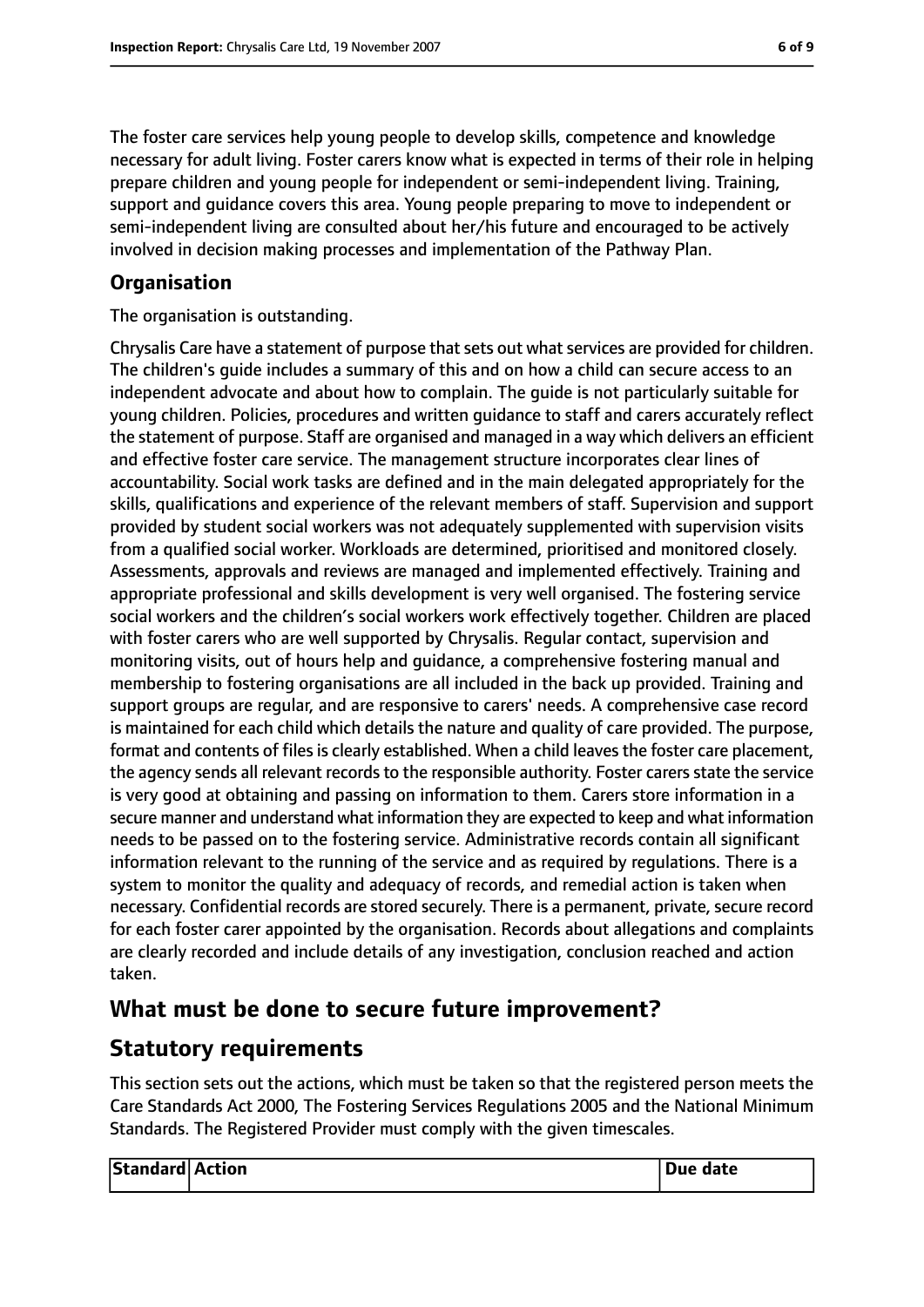| 15 | follow clear procedures for the recruitment and selection of $\begin{array}{ l l l }\n\end{array}$ 11 January 2008 |  |
|----|--------------------------------------------------------------------------------------------------------------------|--|
|    | 20).                                                                                                               |  |

# **Recommendations**

To improve the quality and standards of care further the registered person should take account of the following recommendation(s):

- review the system used to record and otherwise evidence the matching process (NMS 8).
- ensure foster carers' safe caring policy is cleared with children's social workers and explained clearly and appropriately to children (NMS 9).
- ensure that panel papers are circulated giving time enough for follow up enquiries to be resolved prior to presentation of carers to panel (NMS 30).
- review and improve the systems to quality assure the work of the panel (NMS 30).
- establish policies and procedures to meet the particular needs of children receiving short-term breaks where they are different from those for children being fostered for longer periods (NMS 31).
- ensure the children's guide is suitable for all children fostered through the service and if necessary, produce the guide in different formats to meet the needs of different groups of children (NMS 1).
- ensure each approved foster carer is supervised by a named, appropriately qualified socialworker (NMS 22).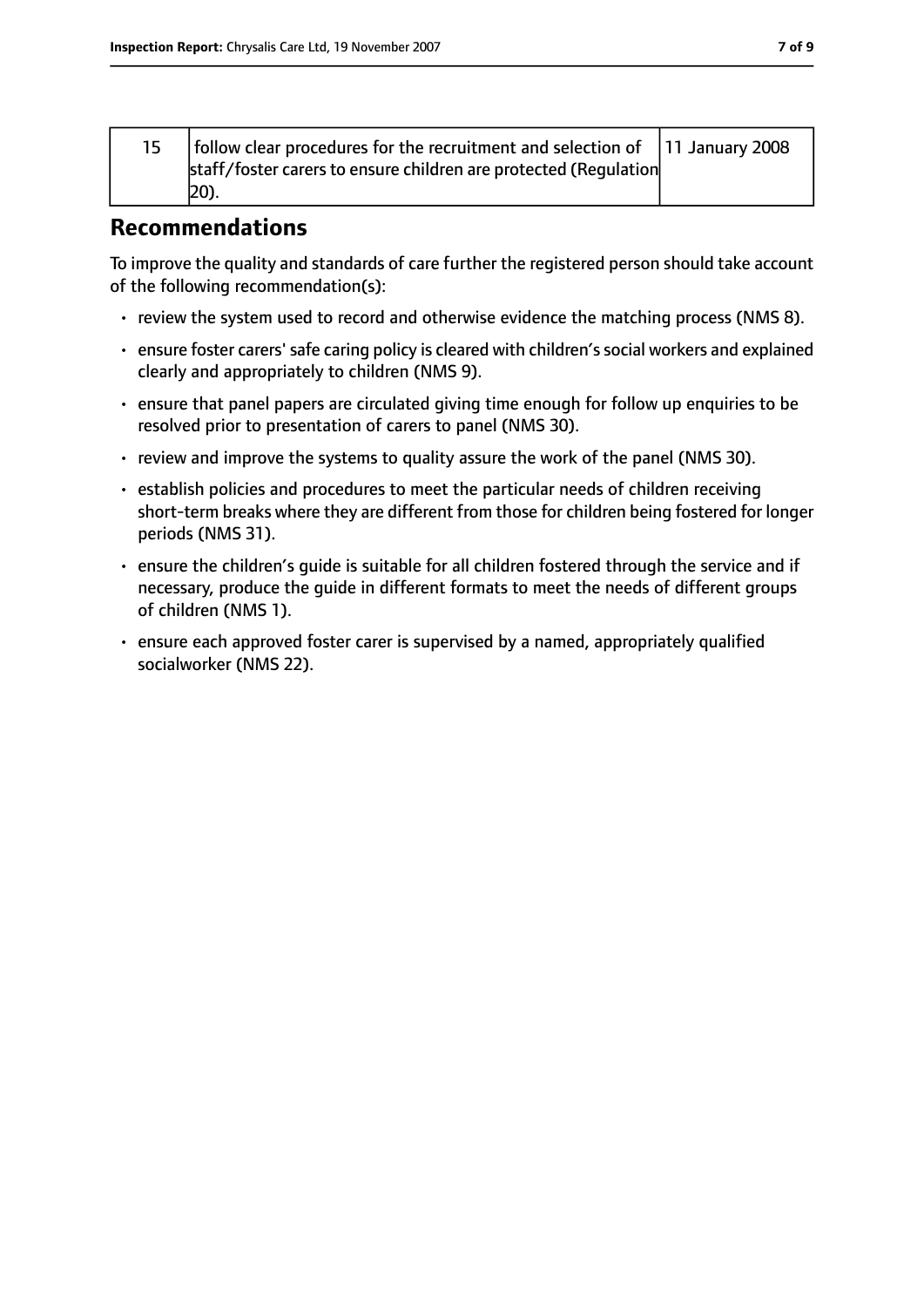# **Annex**

# **National Minimum Standards for independent fostering agency**

# **Being healthy**

### **The intended outcomes for these standards are:**

• the fostering service promotes the health and development of children (NMS 12) **Ofsted considers 12 the key standard to be inspected.**

# **Staying safe**

### **The intended outcomes for these standards are:**

- any persons carrying on or managing the service are suitable (NMS 3)
- the fostering service provides suitable foster carers (NMS 6)
- the service matches children to carers appropriately (NMS 8)
- the fostering service protects each child or young person from abuse and neglect (NMS 9)
- the people who work in or for the fostering service are suitable to work with children and young people (NMS 15)
- fostering panels are organised efficiently and effectively (NMS 30)

**Ofsted considers 3, 6, 8, 9, 15 and 30 the key standards to be inspected.**

## **Enjoying and achieving**

### **The intended outcomes for these standards are:**

- $\cdot$  the fostering service values diversity (NMS 7)
- the fostering service promotes educational achievement (NMS 13)
- when foster care is provided as a short-term break for a child, the arrangements recognise that the parents remain the main carers for the child (NMS 31)

### **Ofsted considers 7, 13 and 31 the key standards to be inspected.**

## **Making a positive contribution**

### **The intended outcomes for these standards are:**

- the fostering service promotes contact arrangements for the child or young person (NMS 10)
- the fostering service promotes consultation (NMS 11)

**Ofsted considers 10 and 11 the key standards to be inspected.**

## **Achieving economic well-being**

### **The intended outcomes for these standards are:**

- the fostering service prepares young people for adulthood (NMS 14)
- the fostering service pays carers an allowance and agreed expenses as specified (NMS 29)

**Ofsted considers none of the above to be key standards to be inspected.**

## **Organisation**

### **The intended outcomes for these standards are:**

- $\cdot$  there is a clear statement of the aims and objectives of the fostering service and the fostering service ensures that they meet those aims and objectives (NMS 1)
- the fostering service is managed by those with the appropriate skills and experience (NMS 2)
- the fostering service is monitored and controlled as specified (NMS 4)